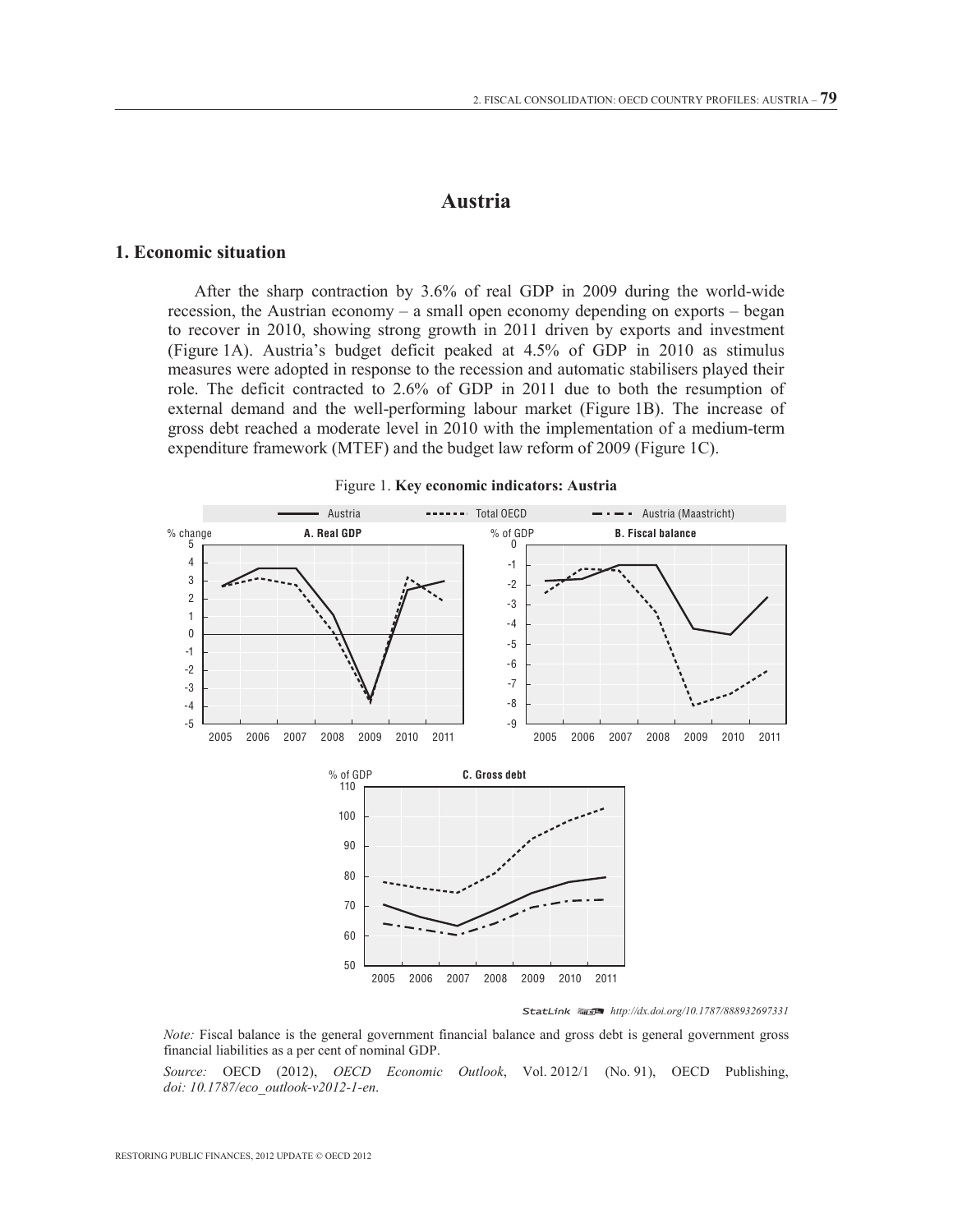The OECD expects that economic activity will return to trend growth by mid-2013 in the wake of a re-invigorated economy driven by exports and investment.

#### **2. The government's fiscal consolidation plan**

Since 2009, Austria's fiscal management has been based on an MTEF which is legally binding for four years for the federal government budget. The MTEF sets the general government deficit at 1.5% of GDP and gross debt at 74.6% of GDP in 2014 (Figure 2A and 2B). To accelerate consolidation efforts, the federal government and sub-national governments agreed on a debt brake rule on 9 May 2012.

According to this new rule, the Austrian budget has to be structurally balanced by 2017, meaning that the structural deficit of the federal level has to be below 0.35% and that of states and municipalities below 0.1% of nominal GDP. Deviations from this structural deficit will be accumulated in a control account. If the accumulated deviations reach a threshold of 1.25% of GDP for the federal government and 0.35% for states and municipalities, they have to be reduced in line with the economic cycle. Consequently, the projected fiscal deficit will fall to 1.5% of GDP in 2014 (Figure 2A). Likewise, in line with EU obligations, annual expenditure growth of all governments must not exceed a rate below a reference medium-term rate of potential GDP growth, and an appropriate adjustment towards the medium-term objective must be ensured unless the excess is matched by discretionary revenue measures.

As a step to implement the debt brake rule, the Austrian federal government agreed upon a consolidation programme for 2012-16 including the federal government, the states, the municipalities, and social insurance. The fiscal consolidation volume will reach 3.9% of GDP in 2016 (Figure 2C) and the portion of consolidation efforts on the expenditure side will increase during 2011-16 reaching around 70% in 2016 (Figure 2D). Breaking down by level of government, EUR 11.2 billion will be contributed by the central government, EUR 2.1 billion by the states and municipalities and EUR 0.5 billion by social security in 2016 (Figure 2E). The austerity package also includes four main points:

- The effort will be socially balanced, as all groups of society contribute to the consolidation.
- Economic growth and investments will not be constrained.
- Jobs will be preserved.
- Urgent problems will be faced (reforms regarding pensions, subsidies, the public administration, and the health-care sector).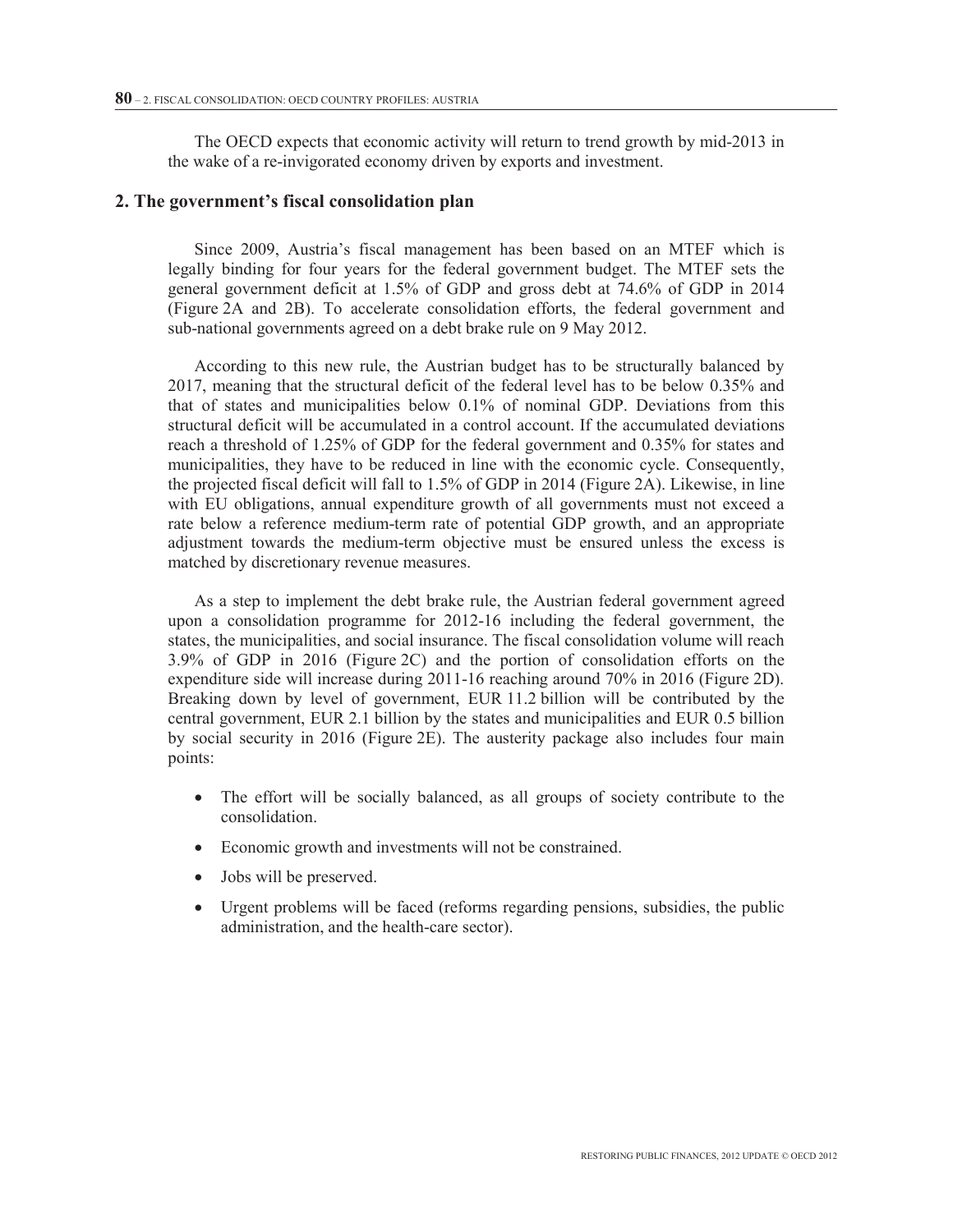

Figure 2. **The government's planned fiscal consolidation: Austria** 



*Notes:* Fiscal balance is the general government financial balance and gross debt is general government gross financial liabilities (Maastricht basis) as a per cent of nominal GDP projected by the government. Fiscal consolidation is the cumulative consolidation volume as a per cent of nominal GDP projected by the government. The composition of consolidation is expenditure reductions and revenue enhancements in the actual year (cumulative, total 100%). The consolidation by level of government is based on an average of impact of consolidation.

*Sources:* OECD Fiscal Consolidation Survey 2012 and "Restoring Public Finances: Fiscal Consolidation in OECD Countries" (OECD, 2011, *doi:10.1787/budget-v11-2-en*).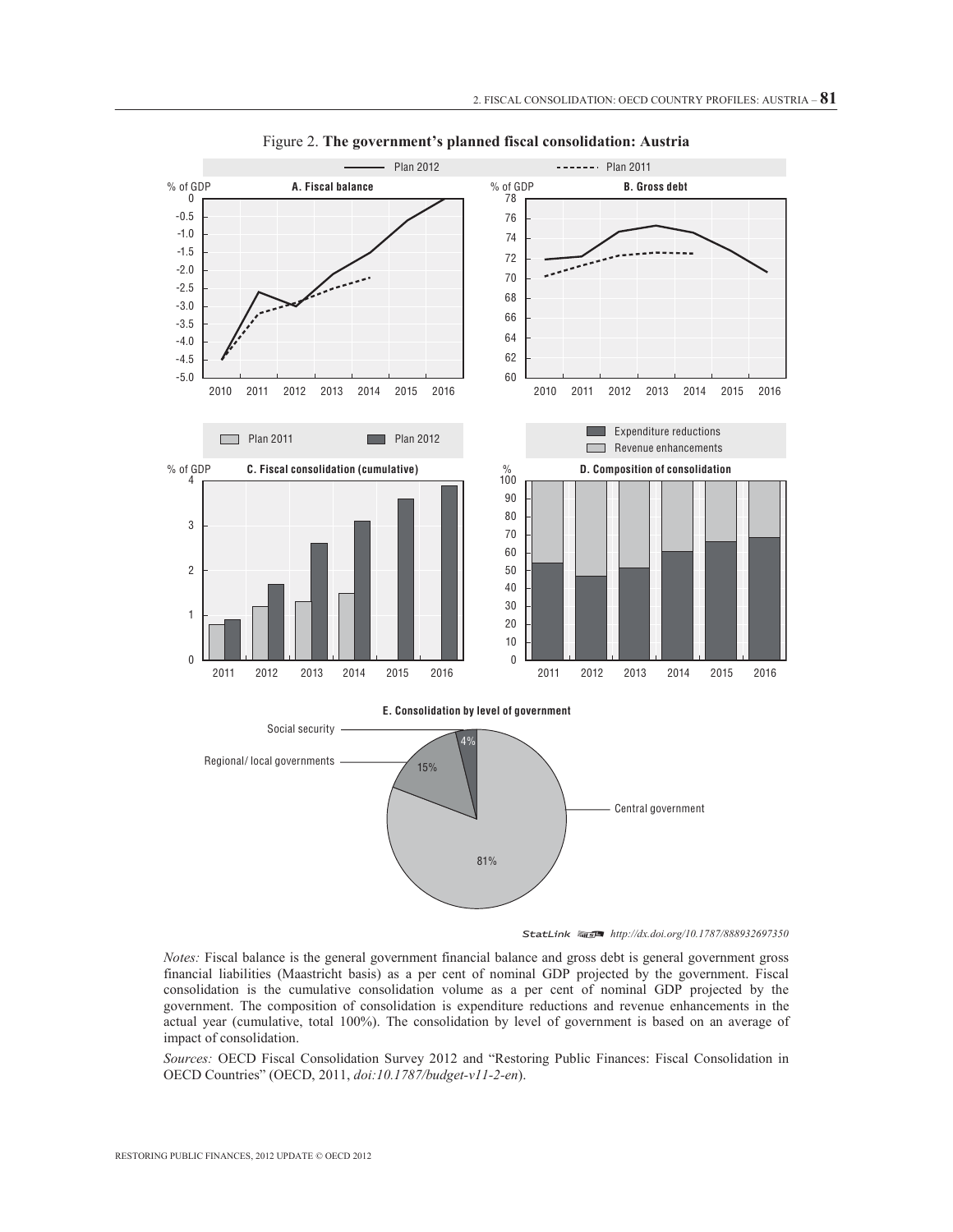|                                                                                                | 2011    | 2012     | 2013    | 2014    | 2015    | 2016  |  |  |  |  |  |
|------------------------------------------------------------------------------------------------|---------|----------|---------|---------|---------|-------|--|--|--|--|--|
| Fiscal consolidation volume and path, per cent of nominal GDP                                  |         |          |         |         |         |       |  |  |  |  |  |
| Total fiscal consolidation volume                                                              | 0.9%    | 1.7%     | 2.6%    | 3.1%    | 3.6%    | 3.9%  |  |  |  |  |  |
| Fiscal balance, deficit (-)/surplus (+)                                                        | $-2.6%$ | $-3.0\%$ | $-2.1%$ | $-1.5%$ | $-0.6%$ | 0.0%  |  |  |  |  |  |
| Gross debt                                                                                     | 72.2%   | 74.7%    | 75.3%   | 74.6%   | 72.8%   | 70.6% |  |  |  |  |  |
| GDP growth rate in per cent, year on year                                                      |         |          |         |         |         |       |  |  |  |  |  |
| Nominal GDP growth forecasts                                                                   | 5.3%    | 2.2%     | 2.9%    | 3.6%    | 3.8%    | 3.8%  |  |  |  |  |  |
| Fiscal consolidation through expenditure reductions and/or revenue enhancements (total = 100%) |         |          |         |         |         |       |  |  |  |  |  |
| Expenditure reductions                                                                         | 54.3%   | 46.9%    | 51.3%   | 60.5%   | 66.3%   | 68.4% |  |  |  |  |  |
| Revenue enhancements                                                                           | 45.7%   | 53.1%    | 48.7%   | 39.5%   | 33.7%   | 31.6% |  |  |  |  |  |
| <b>Fiscal consolidation, billion EUR</b>                                                       |         |          |         |         |         |       |  |  |  |  |  |
| <b>Expenditure reductions</b>                                                                  | 1.4     | 2.5      | 4.2     | 6.2     | 8.1     | 9.4   |  |  |  |  |  |
| Revenue enhancements                                                                           | 1.2     | 2.8      | 3.9     | 4.1     | 4.1     | 4.4   |  |  |  |  |  |
| Total consolidation                                                                            | 2.6     | 5.3      | 8.1     | 10.3    | 12.2    | 13.8  |  |  |  |  |  |

| Table 1. The government's fiscal consolidation plan: Austria |
|--------------------------------------------------------------|
|--------------------------------------------------------------|

StatLink as http://dx.doi.org/10.1787/888932698642

1. Fiscal balance is the general government financial balance and gross debt is general government gross financial liabilities (Maastricht basis) as a per cent of nominal GDP projected by the government. Fiscal consolidation is the cumulative consolidation volume as a per cent of nominal GDP projected by the government. The composition of consolidation is expenditure reductions and revenue enhancements in the actual year (cumulative, total 100%). Nominal GDP growth forecasts are the government's estimates of nominal GDP. Fiscal consolidation in the national currency is based on the government's quantified measures (cumulative), except the latest bank rescue package.

*Sources:* OECD Fiscal Consolidation Survey 2012; "Stability Programme 2012" (Austrian Ministry of Finance, 2012); and OECD calculations.

#### **3. Major consolidation measures**

Table 2 shows the major consolidation measures. The main areas of expenditure cuts are in public administration, pensions, the health-care sector, and subsidies to agriculture and transport.

With regards to the revenue side, tax evasion will be more difficult and the tax base will be expanded. Main measures to enhance revenue are related to personal income tax, corporate income tax and excise duties.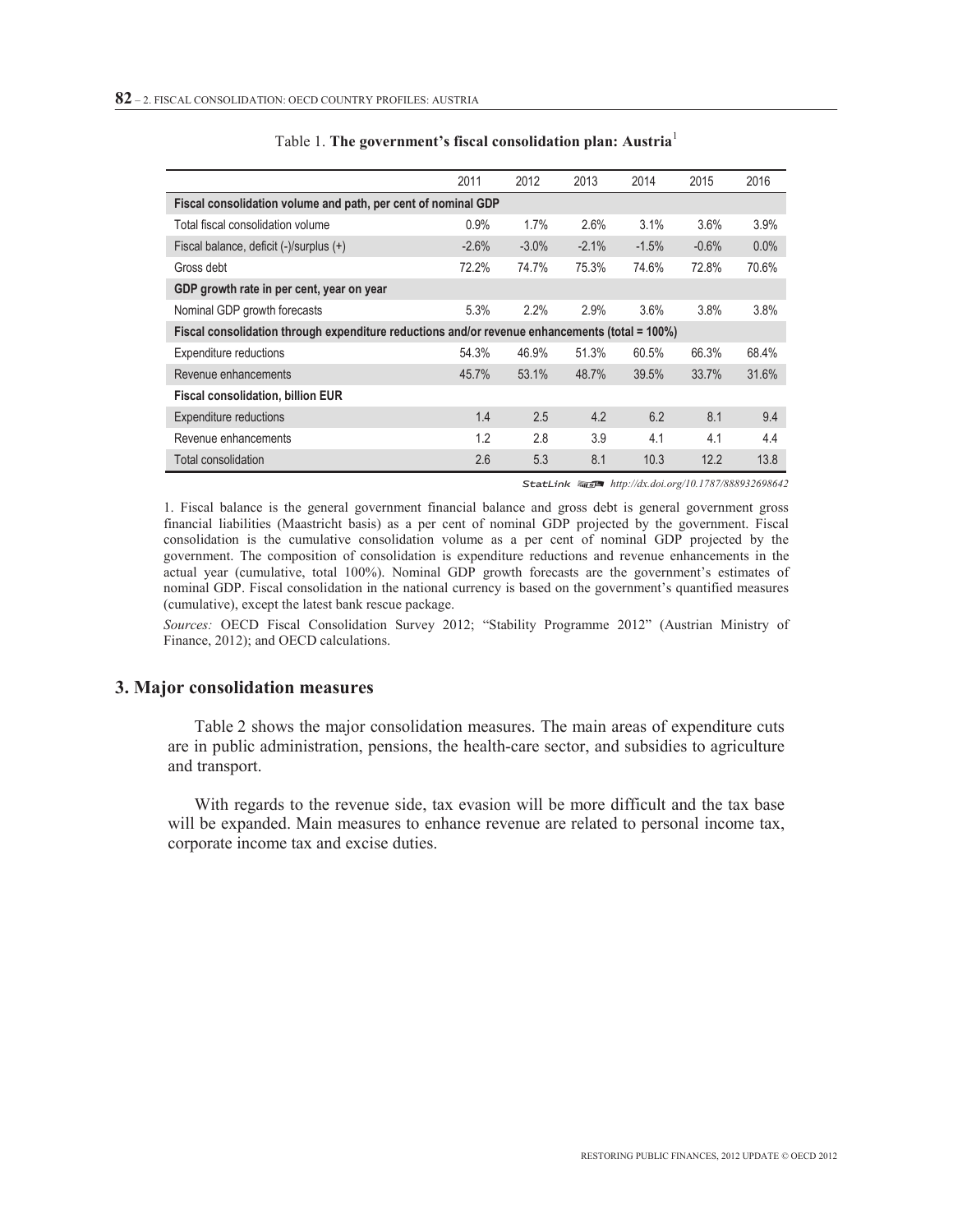# Table 2. **Major consolidation measures: Austria**<sup>1</sup>

Million EUR

|                                             |                                                                                                                                                                                                                                                                                                                                                                      | 2011         | 2012         | 2013        | 2014    | 2015    | 2016    |
|---------------------------------------------|----------------------------------------------------------------------------------------------------------------------------------------------------------------------------------------------------------------------------------------------------------------------------------------------------------------------------------------------------------------------|--------------|--------------|-------------|---------|---------|---------|
| I. Expenditure reduction measures           |                                                                                                                                                                                                                                                                                                                                                                      | 1 3 9 2      | 2 507        | 4 1 7 9     | 6 2 2 1 | 8 0 6 7 | 9 4 5 1 |
|                                             | % of nominal GDP                                                                                                                                                                                                                                                                                                                                                     | 0.46%        | 0.81%        | 1.32%       | 1.90%   | 2.37%   | 2.67%   |
| A. Operational measures                     |                                                                                                                                                                                                                                                                                                                                                                      | 290          | 707          | 1 1 1 9     | 1 2 8 2 | 1517    | 1 5 3 6 |
|                                             | % of nominal GDP                                                                                                                                                                                                                                                                                                                                                     | 0.10%        | 0.23%        | 0.35%       | 0.39%   | 0.45%   | 0.43%   |
| A1. Public sector<br>reforms (public staff) | Reduction of recruitment, lower wage increases and other<br>personnel measures.                                                                                                                                                                                                                                                                                      | 50           | 136          | 489         | 647     | 882     | 901     |
| A2. Operating<br>expenditures               | Reduction of operating expenditure of all ministries and less<br>procurement.                                                                                                                                                                                                                                                                                        | 240          | 571          | 631         | 635     | 635     | 635     |
| <b>B. Programme measures</b>                |                                                                                                                                                                                                                                                                                                                                                                      | 1 0 0 1      | 1 559        | 2992        | 4 177   | 5 5 9 1 | 6470    |
|                                             | % of nominal GDP                                                                                                                                                                                                                                                                                                                                                     | 0.33%        | 0.51%        | 0.94%       | 1.27%   | 1.64%   | 1.83%   |
| <b>B1. Pension</b><br>measures              | Limiting the increase of pensions, abolition of the pension<br>adjustment in the first year, reducing special payments; halt<br>of parallel accounting, increased requirement for corridor<br>pensions, changed protection of activities, harmonisation<br>of pension contributions, increased contributions, moderate<br>pension increases, experience rating, etc. | 340          | 404          | 1 3 8 1     | 2 0 2 5 | 2 0 6 1 | 3 0 3 3 |
| B2. Subsidy<br>measures                     | Lowering subsidies for economy, labour market policy,<br>agriculture, transport, stricter controls on research subsidies,<br>reform of subsidy system, decrease of pension subsidies<br>to Austrian Federal Railways, etc.                                                                                                                                           | 190          | 405          | 515         | 604     | 1 1 3 9 | 1 1 7 4 |
| <b>B3. Health measures</b>                  | Reform of health sector.                                                                                                                                                                                                                                                                                                                                             | $\bf 0$      | 79           | 144         | 256     | 392     | 520     |
| B4. Interest gained                         |                                                                                                                                                                                                                                                                                                                                                                      | 0            | 12           | 122         | 272     | 486     | 742     |
| B5. Family<br>allowances                    | Reduction of family benefits.                                                                                                                                                                                                                                                                                                                                        | 246          | 278          | 278         | 278     | 278     | 278     |
| B6. Other social<br>expenditure             | Long-term care, unemployment insurance, health care.                                                                                                                                                                                                                                                                                                                 | 130          | 177          | 214         | 254     | 254     | 254     |
| B7. Investment<br>expenditures              | Re-dimension investment (especially federal railway<br>infrastructure).                                                                                                                                                                                                                                                                                              | 95           | 204          | 339         | 488     | 441     | 469     |
| C. Other measures                           |                                                                                                                                                                                                                                                                                                                                                                      | 102          | 241          | 67          | 762     | 958     | 1446    |
|                                             | % of nominal GDP                                                                                                                                                                                                                                                                                                                                                     | 0.03%        | 0.08%        | 0.02%       | 0.23%   | 0.28%   | 0.41%   |
| C1. Other initiatives                       | Additional consolidation efforts by states and municipalities.                                                                                                                                                                                                                                                                                                       | 102          | 241          | 67          | 762     | 958     | 1446    |
| II. Total revenue enhancement measures      |                                                                                                                                                                                                                                                                                                                                                                      | 1 1 7 2      | 2839         | 3964        | 4 0 5 9 | 4 109   | 4 3 5 9 |
|                                             | % of nominal GDP                                                                                                                                                                                                                                                                                                                                                     | 0.39%        | 0.92%        | 1.25%       | 1.24%   | 1.21%   | 1.23%   |
| A. Income taxes                             | Tax on income after re-zoning of property and taxes on real<br>estate and immovable property sales; decreased tax privileges<br>for 13th and 14th salaries, beforehand taxation of private<br>pension funds.                                                                                                                                                         | $\mathbf{0}$ | 900          | 385         | 485     | 535     | 785     |
| B. Corporate income<br>taxes (bank levy)    | Restrictions on group taxation laws, other measures<br>broadening the tax basis, mark-up on bank levy.                                                                                                                                                                                                                                                               | 500          | 658          | 718         | 753     | 753     | 753     |
| C. Value-added tax                          | Stricter rules for construction projects and extension of VAT<br>deductions.                                                                                                                                                                                                                                                                                         | $\mathbf{0}$ | 40           | 300         | 300     | 300     | 300     |
| D. Excise duties                            | Increase in tobacco tax, CO <sup>2</sup> supplement to mineral oil tax,<br>plane ticket duty. Abolishing of tax privileges on mineral oil tax<br>for city buses, railway vehicles, and farmers, etc.                                                                                                                                                                 | 572          | 805          | 905         | 915     | 915     | 915     |
| E. Financial<br>transaction tax             | Financial transaction tax.                                                                                                                                                                                                                                                                                                                                           | $\mathbf 0$  | $\mathbf{0}$ | $\mathbf 0$ | 500     | 500     | 500     |
| F. Other tax<br>measures                    | Withholding tax on income of securities, reduction of tax<br>expenditures for household saving schemes and private<br>pension insurance, etc.                                                                                                                                                                                                                        | 0            | 236          | 356         | 656     | 656     | 656     |
| G. Fighting tax fraud                       | Various anti-fraud measures, flat rate withholding tax on capital<br>gains in Switzerland.                                                                                                                                                                                                                                                                           | 100          | 200          | 1 3 0 0     | 450     | 450     | 450     |

StatLink 2 *http://dx.doi.org/10.1787/888932698661*

1. The percentage of nominal GDP is calculated by the OECD, based on the government's GDP forecasts.

*Source:* OECD Fiscal Consolidation Survey 2012.